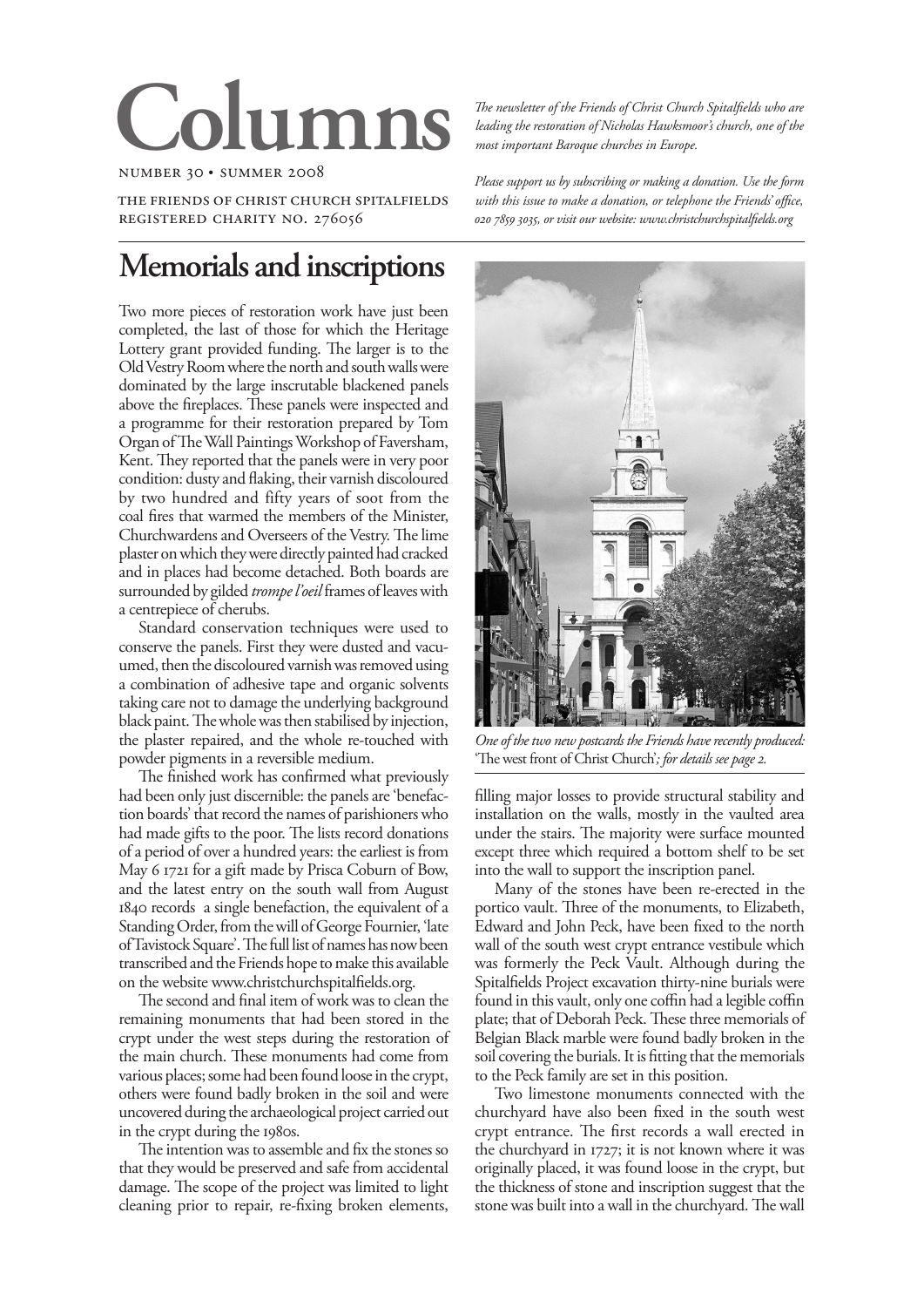may have been demolished when Commercial Street was formed. The second, dated 1821, is a record of the extent of the churchyard at that date.

Finally, an arch-shaped marble inscription panel commemorating the installation in 1876 of the east window in the Sanctuary has been fixed on the wall outside the north door of the Old Vestry Room. One can view both this monument and the east window at the same time. These works were carried out by the conservation firm Taylor Pearce Restoration Services who also restored the Peck & Ladbroke monuments, the font and the monuments in the main vestibule.

These last two projects – restoring the Vestry Room panels and the re-fixing of the broken crypt monuments – complete the work to Christ Church which has been made possible by generous funding from the Heritage Lottery Fund. The HLF has provided  $\epsilon$ 5.9 million towards the restoration.

Christine Whaite, chair of the Friends says: "We deeply appreciate the HLF's generous and crucial support over the last twelve years. We have enjoyed the close working partnership with everybody at the HLF and its team of monitors. Christ Church is now a thriving place of worship at the heart of Spitalfields and an active venue for concerts, exhibitions, award ceremonies and receptions."

The Friends are now turning their attention to raising the major funds needed for restoring the Richard Bridge organ. The Friends hope to bring further news about the progress of this project in the next issue of Columns.

*The Friends are very grateful to Tom Organ of the The Wall Paintings Workshop and Matt Nation of Taylor Pearce for the source material for this article.*

### **Open House London 2008**

Christ Church will be taking part in Open House London again this year.

It will be open from 10am – 3pm on Saturday 20 September and from 1.30–4pm on Sunday 21 September. There will be bell ringing demonstrations on the Saturday with the possibility of viewing the ringing chamber. It will also be possible to visit the Old Vestry Room which is not usually open to the public. Postcards, Christmas cards and publications can be purchased. Please come and visit. If you would like to be involved and have time to volunteer (minimum 2.5 hours) please contact the Friends' office as soon as possible for further details.

# **From the Rector**

The Revd Andy Rider, Rector of Christ Church Spitalfields, writes: It is now four years since the beautifully restored Christ Church was re-opened, and meanwhile discussions have continued about the much needed re-development of the crypt. This autumn we hope to begin to engage architects, and to start fundraising in earnest for this vital next step in the history of Christ Church. The crypt will lends itself to hospitality, education and the arts, all rooted in the history of this fine building. Initial thoughts include the possibility of a café and lunchtime restaurant, a chapel, meeting spaces and multi-use rooms.

We do hope that you will continue to journey with us as we enter this phase of life together and ask for your prayers as we move on to the more detailed planning of the crypt.

# **Thank you**

The Friends are most grateful to James Lloyd-Williams for translating the Hebrew texts on the monuments in the west Vestibule. Transcriptions of these and of other inscriptions may be viewed by visiting the Friends' website.

#### **New postcards**

The Friends have recently produced two new colour postcards. The first, *View of the west front of Christ Church*, is from a photograph by Sanjay Kalideen, and is pictured on page 1.

The second, photographed by Sandra Lousada and pictured below, shows the memorial to James Stirling, architect (1924-92) installed in the vestibule at Christ Church in 2005.

These and other cards and publications can be obtained from the Friends office. Cards 40p each (minimum order £4). Details and order forms can be downloaded from the Friends' website: www.christchurchspitalfields.org

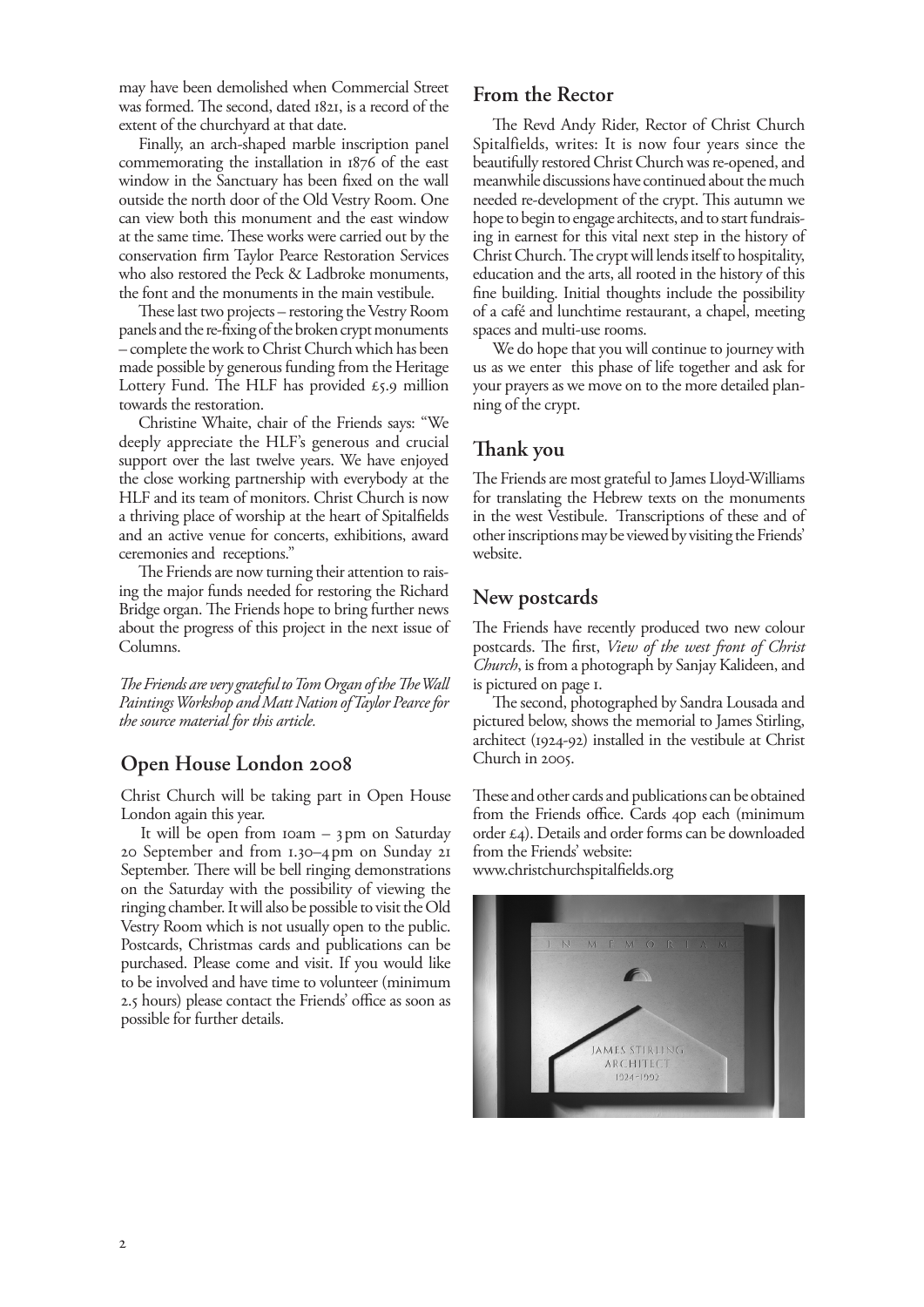## **How to support the Friends**

To become an acknowledged Supporter of the Friends of Christ Church Spitalfields please make a minimum annual donation of  $\epsilon_{25}$  ( $\epsilon_{30}$  for overseas). You can contribute towards the restoration of Christ Church or the Richard Bridge Organ. Supporters receive the Friends' newsletter *Columns* and advance notice of tours, lectures and other special events that the Friends organise.

#### **Standing Order**

#### **Your bank and account details:**

| Sort code -- |  |
|--------------|--|
|              |  |

#### **I enclose my cheque for:**

 $\Box$  £25  $\Box$  £30  $\Box$  £50  $\Box$  £1,000  $\Box$  other  $f_1, \ldots$ . Please make cheques payable to:

The Friends of Christ Church Spitalfields.

**Please complete the sections below:**

# giftaid it

If you are a UK taxpayer please Gift Aid your donation If you are a UK taxpayer please Gift Aid your donation and increase your gift at no extra cost to you. Every £1 that you give is worth  $£1.28$  to the Friends reclaimed through the Gift Aid scheme if you sign the Gift Aid declaration.

Q I am a UK taxpayer and would like The Friends of Christ Church Spitalfields to treat all donations that I make (and until I notify you otherwise) as Gift Aid donations. I understand that I must have paid an amount of Income Tax or Capital Gains Tax equal to the tax you reclaim on my donations.

Signature ....................................................................

You can give money in several ways:

- by **payroll giving** through Give As You Earn
- with a **credit or debit card** through our web site.

Or, by completing the appropriate parts of this page: • by **standing order** (helping us to plan ahead and

- keep down administrative costs)
- by bank or CAF **cheque**.

Please pay to the Royal Bank of Scotland plc of 62-63 Threadneedle Street, London EC2R 8LA, sort code 15-10-00 for the credit of The Friends of Christ Church Spitalfields Account No 13075487 the sum of:

 $\epsilon$  ................ each  $\Box$  month  $\Box$  quarter  $\Box$  year starting on dd/mm/yy (no earlier than one month from today, please) until further notice. This donation is in addition to\*/replaces\* previous Standing Orders, if any, in favour of the Charity. The Friends will process Standing Orders and forward them to your bank. \**delete as applicable*

#### **Please complete the sections below:**

#### **Please allocate my donation towards the restoration of:**

- Q Christ Church Spitalfields
- Q The Richard Bridge Organ

The Friends would like to acknowledge gifts of  $\epsilon$ 25 or more in *Columns*, but if you wish to remain anonymous please tick the box below:

QPlease do not print my name in *Columns*

Data Protection Act 1998: the information you provide will only be used by the Friends of Christ Church Spitalfields and will not be passed to any other organisations.

**Thank you. Please return the completed page to:** FOCCS, FREEPOST, LONDON EI 6BR